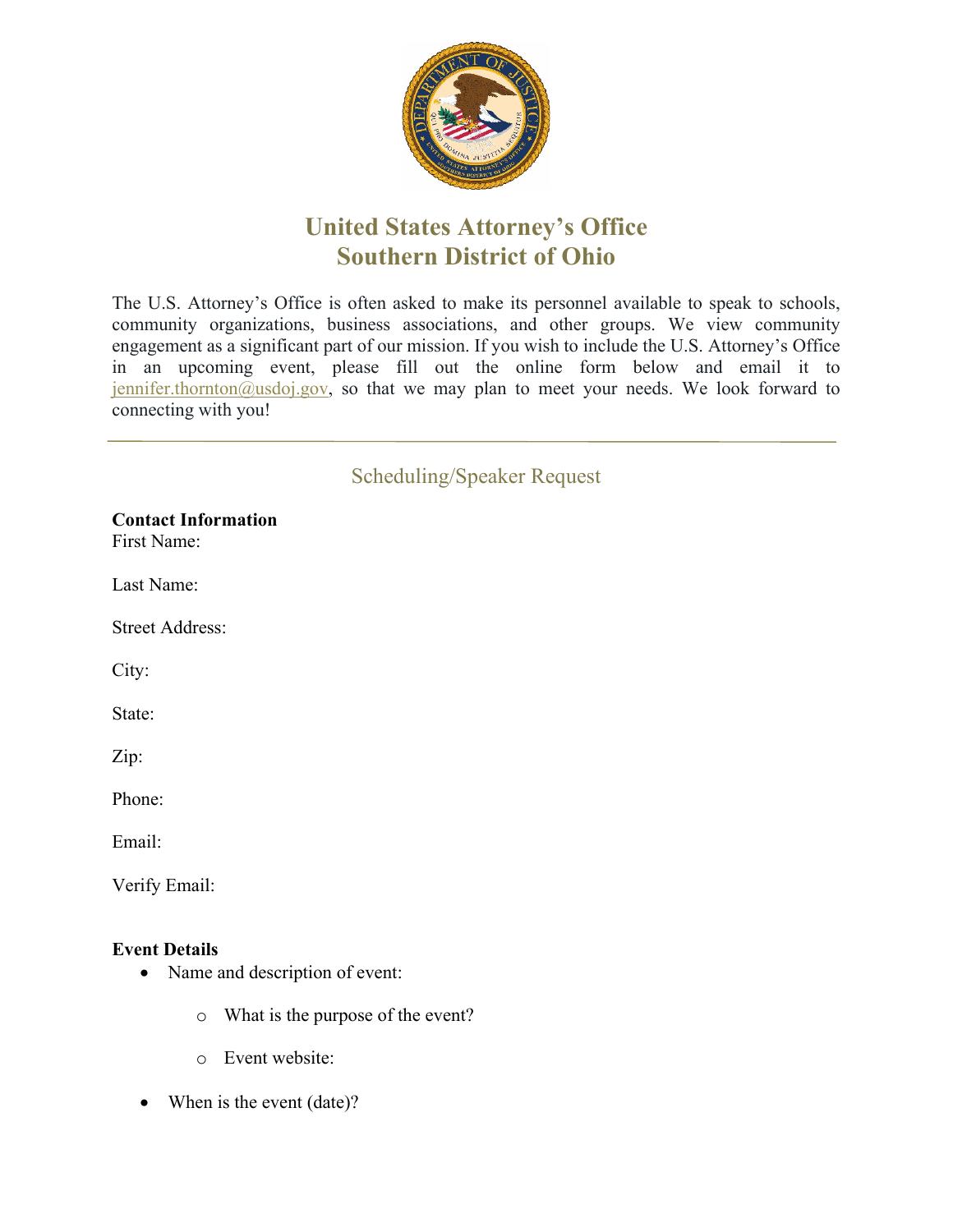- Time of the event (start and expected end time of event)?
- What specific time is the U.S. Attorney's Office requested to participate and for how long?
- Is this an in-person event, or online?
	- o If in-person, physical address of the event:
	- o If online, platform (e.g., Zoom, GoToMeeting, etc.):
- Name and brief description of host organization:
	- o Host organization website:
- Role of requested USAO attendee:
	- o Keynote speaker:
	- o One of several speakers:
	- o Panelist:
	- o Attendee:
	- o Other (describe):
- Requested topic of speech or presentation:
- $\bullet$  Q&A? Yes No

If yes, length of time allotted:

- Audiovisual capabilities? Yes No
- Are you requesting a specific person or position from the USAO?